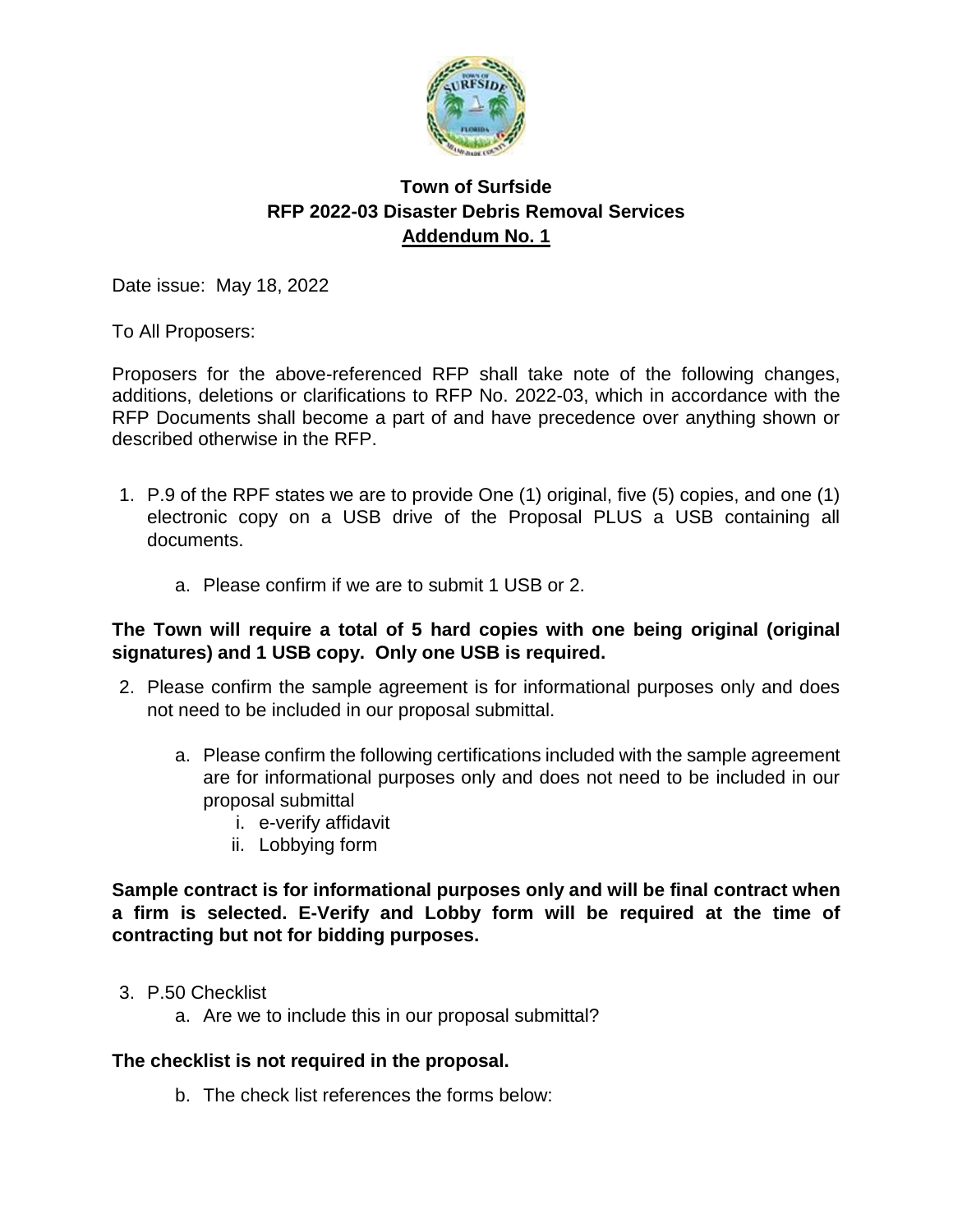- i. Form 8A. Price Submittal Schedule Form General Monthly **Maintenance**
- ii. Form 8B. Price Submittal Schedule Form On Demand Additional **Services**
- iii. Form 8C. Price Submittal Schedule Form Hurricane/Storm Preparation & Recovery Services

We are in receipt of the following pricing forms:

- iv. Additional Hourly Rates
- v. Emergency Debris removal
- vi. Storm Structures and Street Sweeping
- vii. Additional Debris Removal

Please confirm if we have all of the required pricing forms.

## **You have all the required forms. Proposal Form Package checklist will be updated.**

4. Is the entire RFP to be submitted with our proposal?

#### **Yes**

5. The RFP states we need to use a single method of fastening for the proposal.

a. Is a binder clip acceptable?

**Yes; a binder clip is acceptable. all pages need to be initialed and dated (in original) if that is the case.**

**PROPOSER:**

NAME:

 $\texttt{TIME:}$ 

| DATE |
|------|
|------|